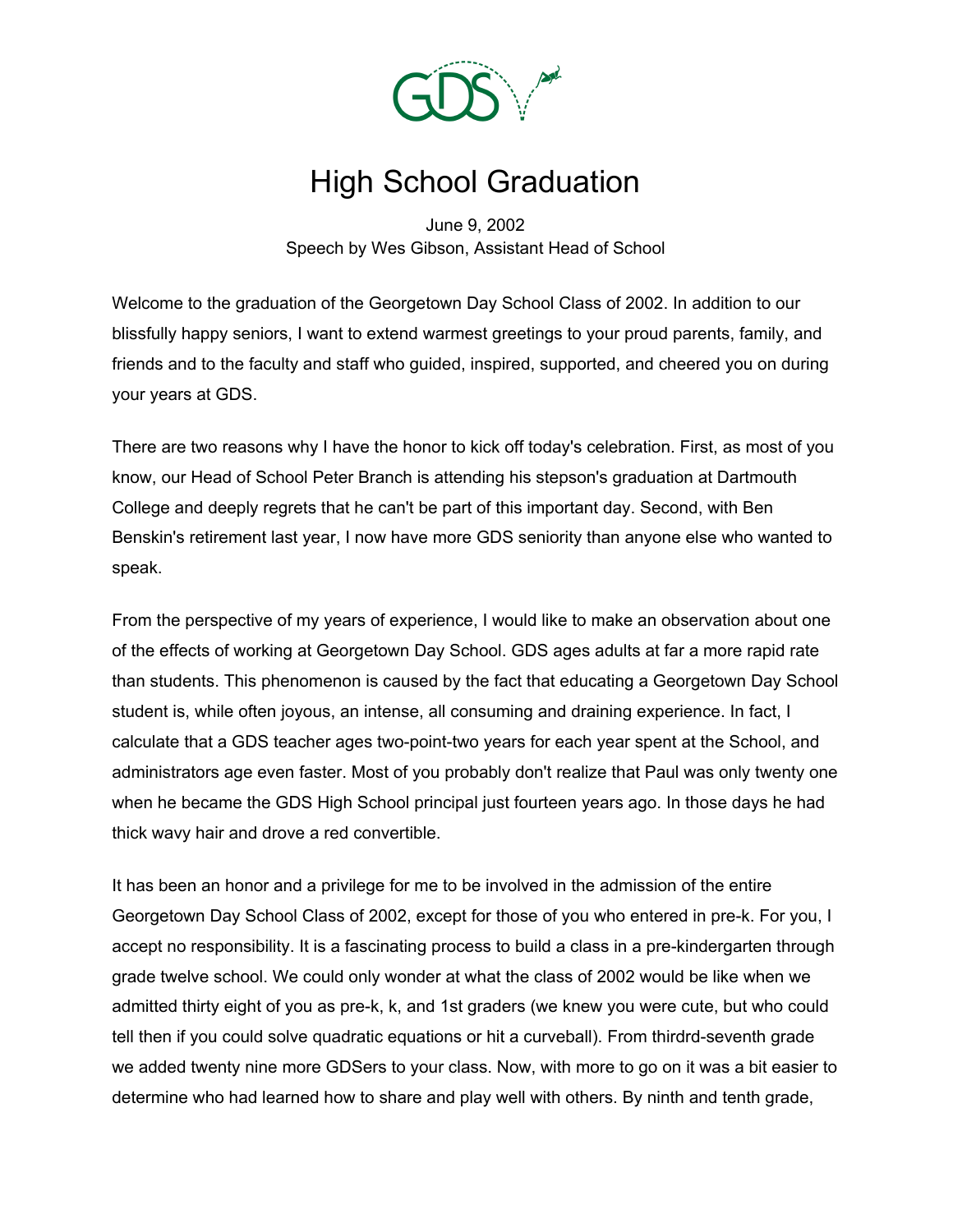when the final fifty members of the class of 2002 were admitted to GDS, we had nearly a decade of your previous school experience to help us determine that your interests, talents, and values would make a strong class even stronger. And, we chose well.

Now, as you finish your GDS years today, we celebrate what you have accomplished and who you have become in your time with us. Brilliant painters, scientists, writers, filmmakers, athletes (including All-Met performers in soccer, cross-country, golf, and track and field), debaters, actors, singers, dancers, diversity leaders, classics scholars, musicians, politicians, It's Academic stars, masters of improvisation, lights and set designers, published authors, humorists, linguists, graphic designers, community service innovators, school spirit directors, a ballerina, and a Presidential Scholar.

We will not soon forget the joys of your musical and dramatic performances, the wonder of your paintings and ceramics, the excitement of your athletic triumphs, and the leadership you showed in guiding us through the discussion of difficult issues. And, you are to be commended for your hard work and outstanding record of college acceptances that show the quality of your efforts and breadth of interests.

But your growth as individuals and as a class is defined even more by the depth of your friendships, the strength you have found in your diversity, and your development of a social perspective. Whether you have been engaged in the hard discussions about issues of equity and justice at GDS, helping children learn how to read, offering assistance to elderly residents in the neighborhood, or taking a stand against human rights violations halfway around the world, we applaud your desire to be involved, to want to make things better, to want to make things right.

And, now as you prepare to continue your educational and life journey I pose this question:

Are there legacies of your GDS experience that will serve you well?

Let me offer a short list of what I believe are some of the most important qualities of the GDS culture which have been useful legacies to the alumni who graduated before you. You'll have to come back in a few years to let us know if they proved to be important for you as well.

1. The closeness of the GDS family. It really is true that you can go to GDS for years and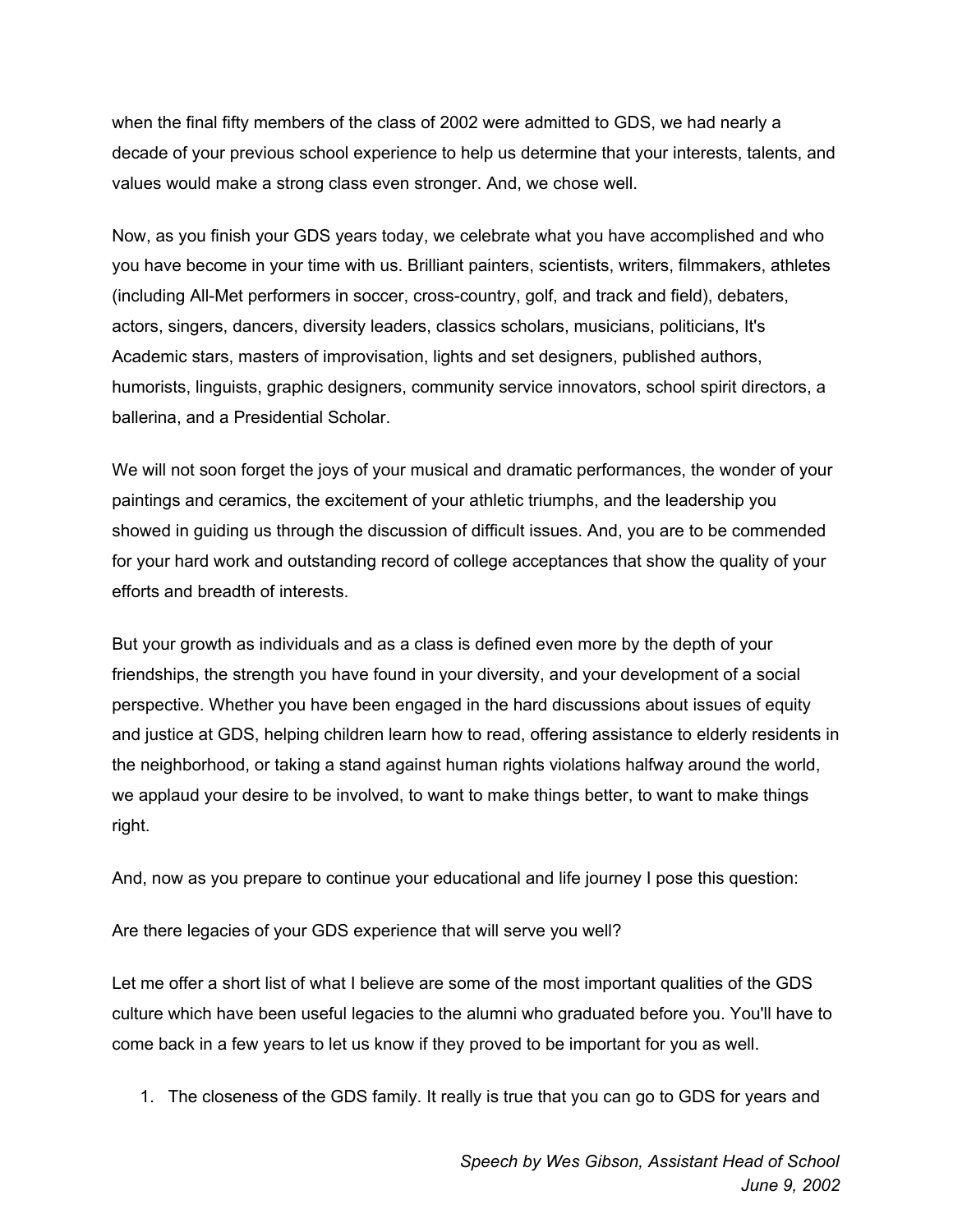never know the last name of some of your classmates or your teachers. But this special informality and privilege does help you learn to talk with adults effectively and respectfully. Most important, the closeness of the GDS family builds friendships with peers and with teachers who will be a source of advice, love, and support for years to come.

- 2. Your writing experience at GDS. It was stimulated initially by your discovery of how words become windows to ideas and feelings, then painstakingly developed through inspired instruction and hours of writing and rewriting-until you were able to craft powerful persuasive expository essays and imaginative creative pieces. You should make a special point of thanking your teachers before you head off to the beach today.
- 3. The intellectual character of GDS. Fostered by the day-to-day exchanges with your teachers and your classmates, it is characterized by questioning, outside-the-box thinking, and spirited discourse. It probably ensures that you will want to seek out the company of people with ideas and never be intimidated by pretense. A GDSer can always distinguish substance from form.
- 4. The joy of artistic exploration and expression. Arts have always been core to a GDS education. Whether or not it becomes your life's passion, your enjoyment of the arts will likely be a refreshing counterpoint to your academic work in college and your career.
- 5. The appreciation of diversity in all its forms. We have worked hard at GDS to teach you to appreciate and celebrate differences and to seek out dissenting ideas from diverse groups of people, even including those who may dislike or disagree with your way of life. In view of recent events, this cornerstone of our mission has never been more important and relevant.
- 6. Social and political awareness. In one of my favorite Calvin and Hobbes comic strips, Calvin says to Hobbes: "When I grow up I'm not going to read the newspaper and I'm not going to follow complex issues and I'm not going to vote. That way I can claim that the government doesn't represent me. Then when everything goes down the tubes, I can say the system doesn't work and justify my further lack of participation." Calvin's view is, of course, antithetical to the GDS way. Your sense of activism may be latent right now, but it's there. "GDSers do not simply go along, look the other way, or do what we are told-without close scrutiny of the integrity of the authority."
- 7. The comprehensive nature of a GDS education. Your in-depth exposure to mathematics, science, literature, foreign languages, arts, history and social science, and physical